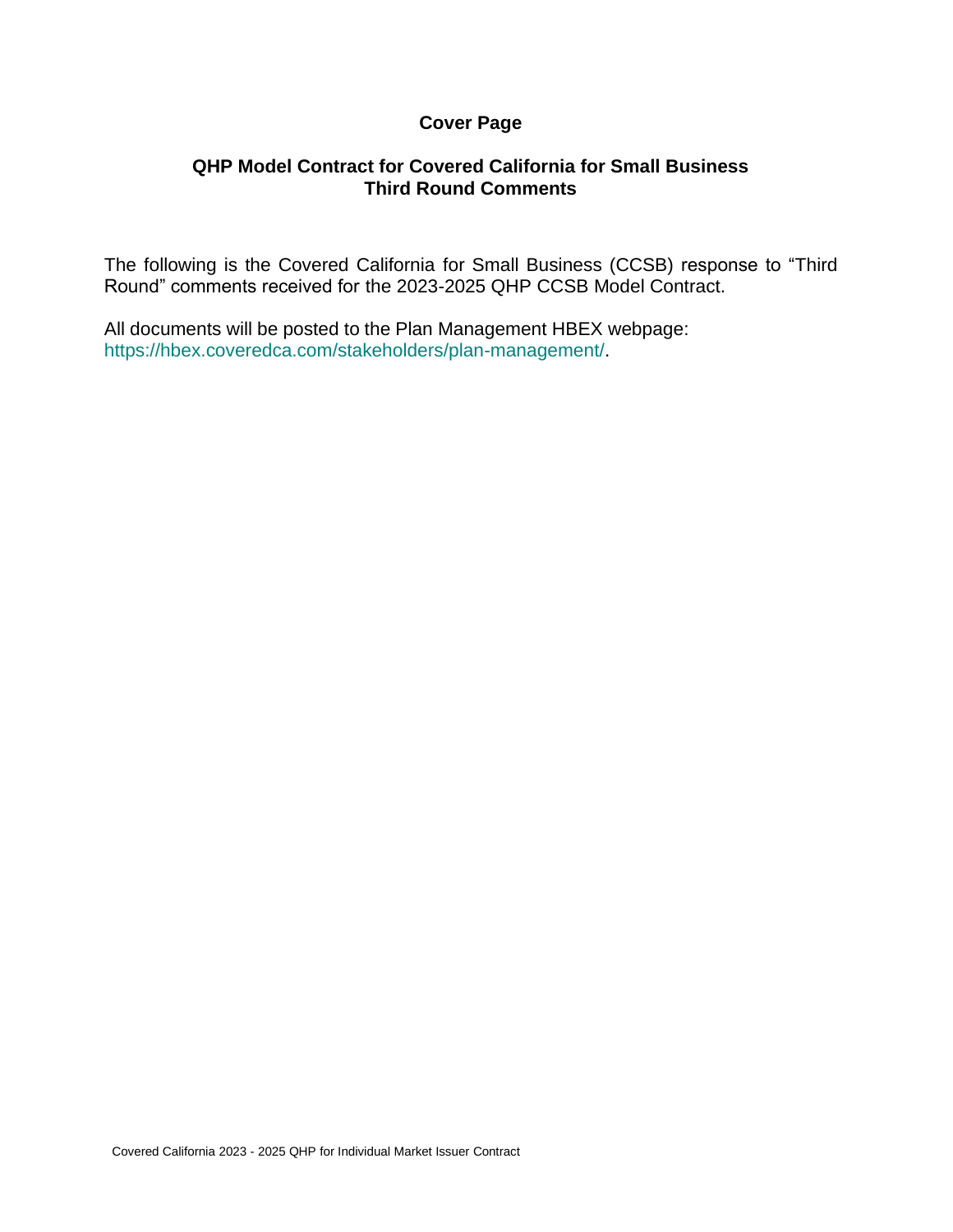| Article-Section<br><u>ó</u> | Article-Section<br>Title   | <b>Comment Date</b> | <b>Comment</b>                                                                                                                                                                                                                                                                                                                                                                                                                                                                                                                                                                                                                                                                                                                                                                                                                                                                                                                                                                                                                                        | <b>Response</b>                                                                                                                                                                                                                                                                                                                                                                                                                                                                                                                                                                                                                                                                                                                                                                                                                                                                                                                                                                                        |
|-----------------------------|----------------------------|---------------------|-------------------------------------------------------------------------------------------------------------------------------------------------------------------------------------------------------------------------------------------------------------------------------------------------------------------------------------------------------------------------------------------------------------------------------------------------------------------------------------------------------------------------------------------------------------------------------------------------------------------------------------------------------------------------------------------------------------------------------------------------------------------------------------------------------------------------------------------------------------------------------------------------------------------------------------------------------------------------------------------------------------------------------------------------------|--------------------------------------------------------------------------------------------------------------------------------------------------------------------------------------------------------------------------------------------------------------------------------------------------------------------------------------------------------------------------------------------------------------------------------------------------------------------------------------------------------------------------------------------------------------------------------------------------------------------------------------------------------------------------------------------------------------------------------------------------------------------------------------------------------------------------------------------------------------------------------------------------------------------------------------------------------------------------------------------------------|
| $\overline{3.1}$            | Transitions of<br>Coverage | 2/10/22             | Our comment is specific to the last sentence in this section, "Covered California<br>expects Contractor to fully assist enrollee transition to other eligible coverage either in<br>Medi-Cal, Medicare, or Covered California, as applicable". It is not possible to know<br>what actions health plans would be expected to take to "fully assist enrollee transition<br>to other eligible coverage". It would be helpful to understand Covered CA's<br>expectations. This language could cover a wide range of activities.                                                                                                                                                                                                                                                                                                                                                                                                                                                                                                                           | Language has been added; please see updated contract.                                                                                                                                                                                                                                                                                                                                                                                                                                                                                                                                                                                                                                                                                                                                                                                                                                                                                                                                                  |
| 3.2.1                       | Marketing<br>Coordination  | 2/11/22             | Marketing for Small Business is materially different than Individual - predominatly<br>broker driven to the employer and minimal direct response. We recommend that the<br>expectation of co-branded direct response marketing for CCSB be removed.                                                                                                                                                                                                                                                                                                                                                                                                                                                                                                                                                                                                                                                                                                                                                                                                   | Sentence has been removed: "Contractor is expected to engage in robust<br>marketing including direct response and co-branded marketing with Covered<br>California, to drive enrollment and promote the value of health insurance<br>coverage."                                                                                                                                                                                                                                                                                                                                                                                                                                                                                                                                                                                                                                                                                                                                                         |
| 3.3                         | Agent<br>Compensation      | 2/11/22             | CCSB establishes the commission schedule for CCSB products, not the QHPs, the<br>requirement for Contractor to adequately compensate enrolles in the CCSB plans is<br>not applicable and should be removed to provide clarity.                                                                                                                                                                                                                                                                                                                                                                                                                                                                                                                                                                                                                                                                                                                                                                                                                        | Sentence has been removed: "To this end, Covered California requires<br>Contractor to adequately compensate Certified Agents for enrollments in its<br>QHPs."                                                                                                                                                                                                                                                                                                                                                                                                                                                                                                                                                                                                                                                                                                                                                                                                                                          |
| 5.2.1.e                     | Quality<br>Requiremetns    | 2/11/22             | Given the signifcant differences between the Individual Market and CCSB, in that the<br>vast majority of Small Business is purchased outside of CCSB and many plans not<br>participating with CCSB, we are concerned about requirements that can increase the<br>administrative cost of participating in this marketplace.<br>We are already working on quality improvement efforts for our commercial lines of<br>business, inclusive of CCSB. We recommend that the contract instead reflect that<br>CCSB encourages QHPs to extend the similar QI initiatives to the CCSB populations,<br>but does not contractually require them to do so.<br>It's important to note that plans already do significant work on managing care and<br>improving quality for the small business marketplace. Our concern is that these<br>requirements may not align with existing efforts already underway, and will add a<br>significant reporting and administrative burden - putting the CCSB portfolio out of<br>alignment with the overall Small Group market. | Covered California has focused on keeping the CCSB Attachment 1<br>requirements consistent across years. The 2023-2025 CCSB Attachment 1 is<br>largely similar to the 2022 CCSB Attachment 7 in terms of what requirements<br>are waived or not for CCSB plans. The CCSB Attachment 1 contains<br>requirements that require minimal added burden to implement for both the IND<br>and CCSB markets or the requirement is a priority area, like NCQA<br>accreditation and behavioral health. Many requirements are waived. Covered<br>California would welcome suggestions from Blue Shield on specific<br>requirements that should be waived in the 2023-25 CCSB Attachment 1.<br>The 2023-2025 CCSB Attachment 2 only has two standards - HEI data<br>submissions and DQA pediatric measure set. Both of these standards are<br>proposed for pilot periods in 2023 with no penalties assessed. We believe the<br>HEI and DQA data are important ways for Covered California to track CCSB<br>quality. |